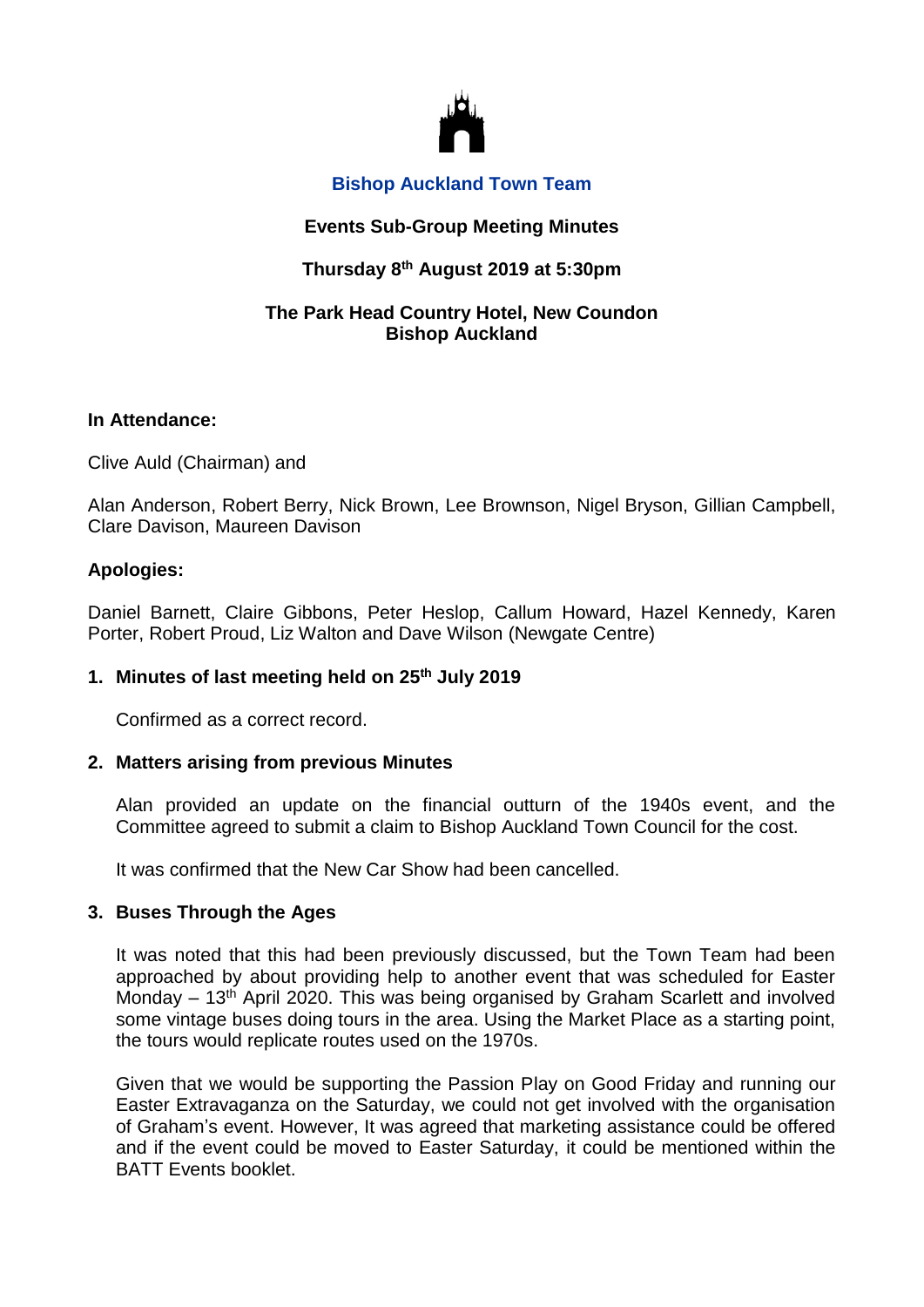## **4. Bishop Celebrating Together**

Lee confirmed that main stage had been booked at an estimated cost of £1,600. Several acts had been confirmed as entertainment for the day and the programme was almost full and he was in a position to confirm timings. It was estimated that the total costs of the acts would be around £600.00. Alan confirmed that the Red Cross had been booked for the day.

Nigel provided an update on the suggestion for a musical flash mob to open the event. Gillian agreed to ask volunteers at Bishop FM for contacts to invite musicians to join the event at 10.30am, and possibly at the end at 4pm.

Rob agreed to contact stallholders that may want to attend the event.

It was agreed that Angel Trust, police, fire services and the Purple Bus would also be invited to attend the event, and other suggestions were welcome.

An up to date list of attendees will be provided to all team members, along with details of their location, for the event.

It was noted that the event would also be co-ordinated with Bishop Auckland Town Council for other events taking place on that day. The Annual Horticultural Show would take place in McIntyre's Shop.

Bishop FM would also broadcast live from the stage at various points during the day.

### **5. Advent Windows**

Maureen raised questions about the relevance of the Zurburans to a Christmas theme, and Nigel confirmed the overall theme was about creating an overall Nativity Scene and procession.

It was noted that additional funding applications were still being progressed, and there was a contingency plan in place to amend the plans if full funding was not available.

Rob suggested and Gillian agreed to contact Tesco about funding and financial support.

#### **6. Finance**

Alan confirmed that an application would be submitted to Bishop Auckland Town Council for the £2,000 for the 1940s event.

Nigel provided an update on the cash flow implications of the team's contribution towards maintenance of the free public Wi-Fi. It was suggested we look to make the payments over three years, rather than one payment.

Lee explained that we would need to find alternative sources of fundraising now that the New Car Show, which provided a substantial proportion of the Town Team's funding, had been cancelled. It was agreed that we would consider fundraising ideas at the next meeting.